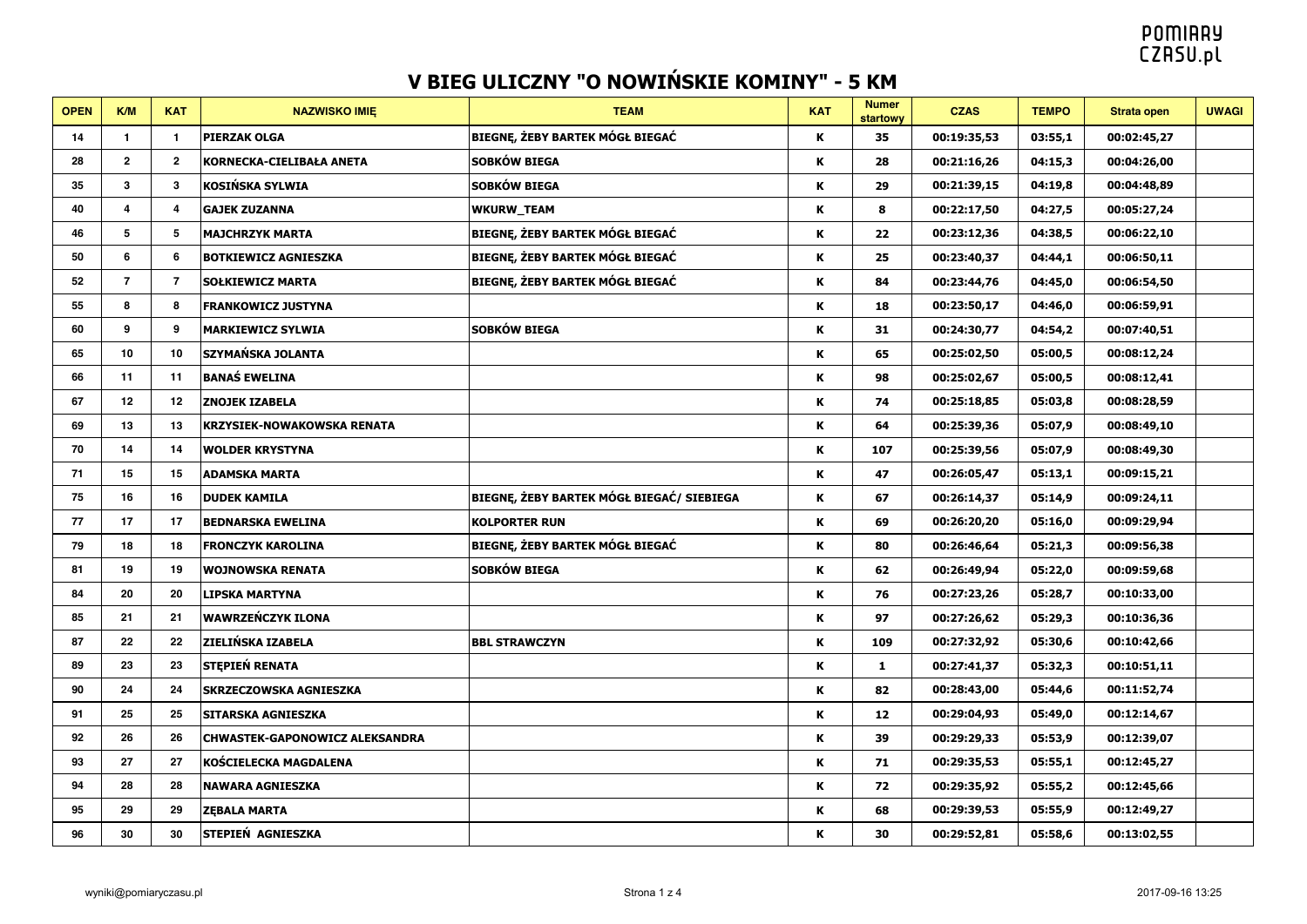| <b>OPEN</b>    | KM             | <b>KAT</b>   | <b>NAZWISKO IMIE</b>          | <b>TEAM</b>                            | <b>KAT</b> | <b>Numer</b><br>startowy | <b>CZAS</b> | <b>TEMPO</b> | <b>Strata open</b> | <b>UWAGI</b> |
|----------------|----------------|--------------|-------------------------------|----------------------------------------|------------|--------------------------|-------------|--------------|--------------------|--------------|
| 97             | 31             | 31           | <b>TOMCZAK RENATA</b>         |                                        | К          | 20                       | 00:30:00,95 | 06:00,2      | 00:13:10,69        |              |
| 98             | 32             | 32           | <b>MATUSIAK JESSICA</b>       | <b>BIEGNE, ŻEBY BARTEK MÓGŁ BIEGAĆ</b> | К          | 48                       | 00:30:07,57 | 06:01,5      | 00:13:17,31        |              |
| 99             | 33             | 33           | <b>OPAŁKO KAROLINA</b>        |                                        | K          | 105                      | 00:31:23,80 | 06:16,8      | 00:14:33,54        |              |
| 102            | 34             | 34           | <b>STARZ-MORAWSKA WIOLETA</b> | <b>BIEGNĘ, ŻEBY BARTEK MÓGŁ BIEGAĆ</b> | К          | 87                       | 00:31:25,66 | 06:17,1      | 00:14:35,40        |              |
| 103            | 35             | 35           | <b>FOKSA KAROLINA</b>         |                                        | Κ          | 94                       | 00:32:21,00 | 06:28,2      | 00:15:30,74        |              |
| 104            | 36             | 36           | WŁODARCZYK SYLWIA             |                                        | К          | 60                       | 00:32:23,05 | 06:28,6      | 00:15:32,79        |              |
| 107            | 37             | 37           | <b>RZADKOWSKA ANNA</b>        |                                        | Κ          | 40                       | 00:33:50,57 | 06:46,1      | 00:17:00,31        |              |
| 108            | 38             | 38           | WÓJCICKA BARBARA              |                                        | K          | 52                       | 00:35:37,04 | 07:07,4      | 00:18:46,78        |              |
| 109            | 39             | 39           | ĆWIK ALEKSANDRA               |                                        | К          | 91                       | 00:36:07,70 | 07:13,5      | 00:19:17,44        |              |
| $\mathbf{1}$   | $\mathbf{1}$   | -1           | <b>KUBIEC DAWID</b>           | <b>JUVENTA STARACHOWICE</b>            | М          | $\overline{2}$           | 00:16:50,26 | 03:22,1      | 00:00:00,00        |              |
| $\overline{2}$ | $\overline{2}$ | $\mathbf{2}$ | <b>LEPIARZ SYLWESTER</b>      |                                        | M          | 3                        | 00:16:52,00 | 03:22,4      | 00:00:01,74        |              |
| 3              | 3              | 3            | <b>BRZÓSKA JAKUB</b>          | <b>TS AKWEDUKT KIELCE</b>              | М          | 36                       | 00:16:52,67 | 03:22,5      | 00:00:02,41        |              |
| $\overline{4}$ | 4              | 4            | <b>WYSOCKI DAMIAN</b>         |                                        | M          | 53                       | 00:17:08,00 | 03:25,6      | 00:00:17,74        |              |
| 5              | 5              | 5            | <b>WYPYCH PATRYK</b>          |                                        | M          | 57                       | 00:17:10,00 | 03:26,0      | 00:00:19,74        |              |
| 6              | 6              | 6            | <b>PTAK KRZYSZTOF</b>         | AZS POLITECHNIKA ŚWIĘTOKRZYSKA         | М          | 11                       | 00:17:19,29 | 03:27,9      | 00:00:29,03        |              |
| $\overline{7}$ | $\overline{7}$ | 7            | <b>SZCZEŚNIAK ERYK</b>        |                                        | M          | 19                       | 00:17:30,28 | 03:30,1      | 00:00:40,02        |              |
| 8              | 8              | 8            | <b>KOSMALA GRZEGORZ</b>       | <b>BIEGNE, ŻEBY BARTEK MÓGŁ BIEGAĆ</b> | М          | 81                       | 00:18:09,75 | 03:38,0      | 00:01:19,49        |              |
| 9              | 9              | 9            | <b>MISZTAL PIOTR</b>          | <b>TS AKWEDUKT KIELCE</b>              | М          | 10                       | 00:18:20,10 | 03:40,0      | 00:01:29,84        |              |
| 10             | 10             | 10           | <b>KURZAWA MARCIN</b>         |                                        | M          | 90                       | 00:18:30,51 | 03:42,1      | 00:01:40,25        |              |
| 11             | 11             | 11           | <b>BOTKIEWICZ JAROSŁAW</b>    | BIEGNE, ŻEBY BARTEK MÓGŁ BIEGAĆ        | М          | 26                       | 00:18:58,87 | 03:47,8      | 00:02:08,61        |              |
| 12             | 12             | 12           | <b>DALKA PAWEŁ</b>            | <b>BIEGNE, ŻEBY BARTEK MÓGŁ BIEGAĆ</b> | M          | 85                       | 00:19:05,03 | 03:49,0      | 00:02:14,77        |              |
| 13             | 13             | 13           | <b>ŁUKASIEWICZ SEBASTIAN</b>  |                                        | M          | 73                       | 00:19:14,13 | 03:50,8      | 00:02:23,87        |              |
| 15             | 14             | 14           | <b>KOŁODZIEJSKI KAMIL</b>     |                                        | M          | 38                       | 00:19:46,79 | 03:57,4      | 00:02:56,53        |              |
| 16             | 15             | 15           | <b>WYPYCH ADRIAN</b>          | BIEGNE, ŻEBY BARTEK MÓGŁ BIEGAĆ        | M          | 50                       | 00:19:47,50 | 03:57,5      | 00:02:57,24        |              |
| 17             | 16             | 16           | <b>MERESIŃSKI JAROSŁAW</b>    | BIEGNE, ŻEBY BARTEK MÓGŁ BIEGAĆ        | М          | 83                       | 00:19:47,84 | 03:57,6      | 00:02:57,58        |              |
| 18             | 17             | 17           | <b>JAKUS TOMASZ</b>           | <b>JEDRZEJOWSKI KLUB KOLARSKI</b>      | M          | 43                       | 00:19:55,00 | 03:59,0      | 00:03:04,74        |              |
| 19             | 18             | 18           | <b>KURZAWA GRZEGORZ</b>       | <b>DZIKIE BOBRY</b>                    | M          | 16                       | 00:20:03,30 | 04:00,7      | 00:03:13,04        |              |
| 20             | 19             | 19           | <b>JANKOWSKI MARCIN</b>       |                                        | M          | 17                       | 00:20:07,38 | 04:01,5      | 00:03:17,12        |              |
| 21             | 20             | 20           | <b>NARTOWSKI PRZEMEK</b>      | <b>DZIKIE BOBRY</b>                    | M          | 21                       | 00:20:18,16 | 04:03,6      | 00:03:27,90        |              |
| 22             | 21             | 21           | <b>ZIENTAL DARIUSZ</b>        |                                        | M          | 5                        | 00:20:25,37 | 04:05,1      | 00:03:35,11        |              |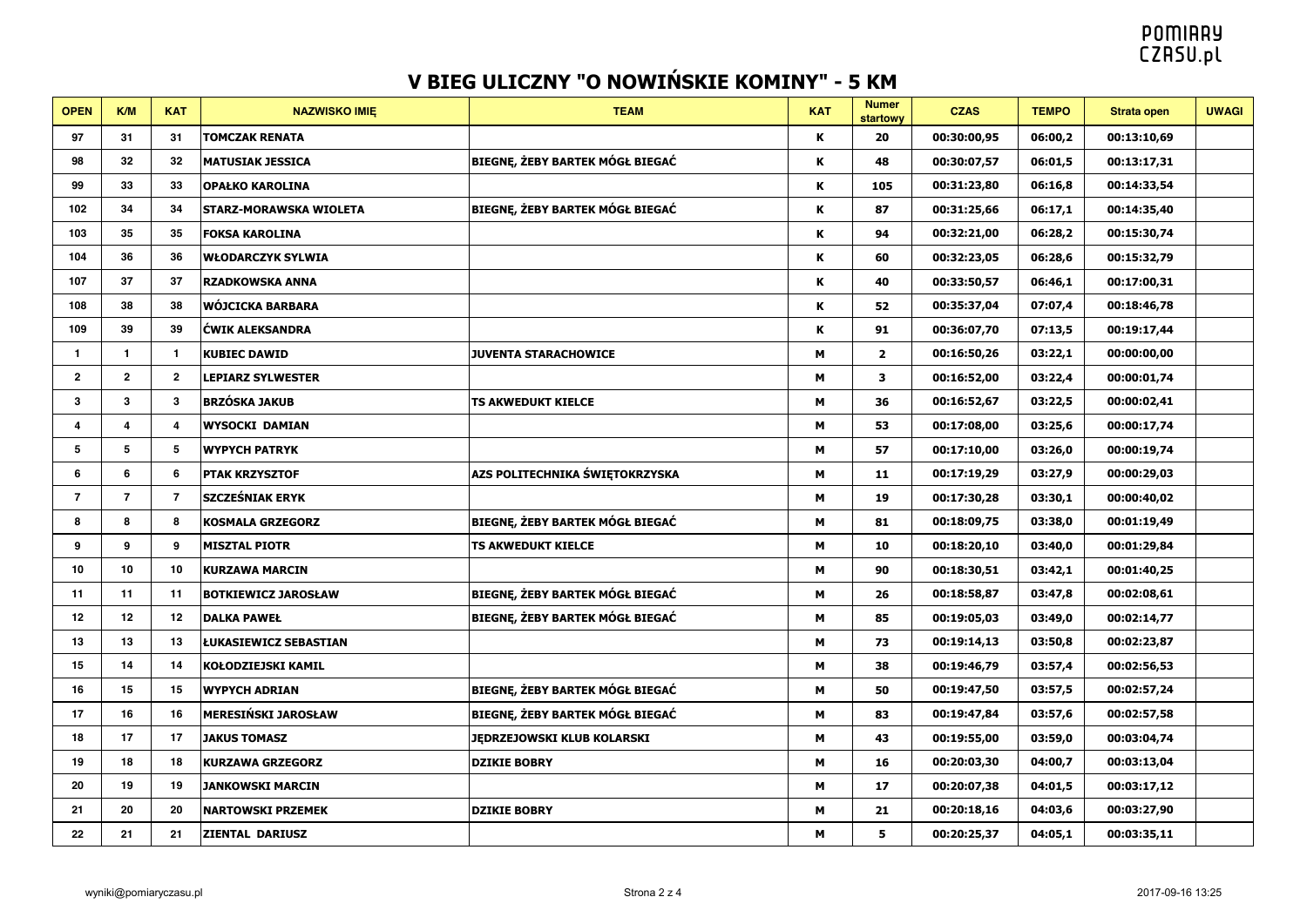| <b>OPEN</b> | K/M | <b>KAT</b> | <b>NAZWISKO IMIE</b>          | <b>TEAM</b>                     | <b>KAT</b> | <b>Numer</b><br>startowy | <b>CZAS</b> | <b>TEMPO</b> | <b>Strata open</b> | <b>UWAGI</b> |
|-------------|-----|------------|-------------------------------|---------------------------------|------------|--------------------------|-------------|--------------|--------------------|--------------|
| 23          | 22  | 22         | <b>BIELECKI ROBERT</b>        |                                 | M          | 79                       | 00:20:46,21 | 04:09,2      | 00:03:55,95        |              |
| 24          | 23  | 23         | <b>ŚWIRSZCZ ANDRZEJ</b>       |                                 | M          | $\boldsymbol{9}$         | 00:20:47,72 | 04:09,5      | 00:03:57,46        |              |
| 25          | 24  | 24         | <b>ZATORSKI PAWEŁ</b>         |                                 | М          | 32                       | 00:21:04,06 | 04:12,8      | 00:04:13,80        |              |
| 26          | 25  | 25         | <b>PODSIADŁO WOJCIECH</b>     | BIEGNĘ, ŻEBY BARTEK MÓGŁ BIEGAĆ | M          | 33                       | 00:21:04,23 | 04:12,8      | 00:04:13,97        |              |
| 27          | 26  | 26         | <b>BEBEN ŁUKASZ</b>           |                                 | м          | 99                       | 00:21:12,07 | 04:14,4      | 00:04:21,81        |              |
| 29          | 27  | 27         | <b>GOŁUZD MARCIN</b>          |                                 | М          | 63                       | 00:21:18,71 | 04:15,7      | 00:04:28,45        |              |
| 30          | 28  | 28         | <b>DOBROWOLSKI DAMIAN</b>     | BIEGNE, ŻEBY BARTEK MÓGŁ BIEGAĆ | M          | 41                       | 00:21:20,00 | 04:16,0      | 00:04:29,74        |              |
| 31          | 29  | 29         | <b>SIPIERA TOMASZ</b>         |                                 | M          | 23                       | 00:21:31,38 | 04:18,3      | 00:04:41,12        |              |
| 32          | 30  | 30         | <b>RUCHOMSKI WIESŁAW</b>      |                                 | м          | 6                        | 00:21:31,49 | 04:18,3      | 00:04:41,23        |              |
| 33          | 31  | 31         | <b>DZIGMAN KAMIL</b>          | BIEGNĘ, ŻEBY BARTEK MÓGŁ BIEGAĆ | M          | 89                       | 00:21:35,22 | 04:19,0      | 00:04:44,96        |              |
| 34          | 32  | 32         | <b>KOZIEŁ GRZEGORZ</b>        | <b>DZIKIE BOBRY</b>             | M          | 34                       | 00:21:36,00 | 04:19,2      | 00:04:45,74        |              |
| 36          | 33  | 33         | <b>ZEGADŁO MATEUSZ</b>        | <b>BIEGACZ ŚWIĘTOKRZYSKI</b>    | М          | 61                       | 00:21:46,88 | 04:21,4      | 00:04:56,62        |              |
| 37          | 34  | 34         | <b>SEWERZYŃSKI MIECZYSŁAW</b> |                                 | M          | 66                       | 00:21:49,13 | 04:21,8      | 00:04:58,87        |              |
| 38          | 35  | 35         | <b>KOWALSKI SEBASTIAN</b>     | <b>KIELCE</b>                   | M          | 27                       | 00:21:53,05 | 04:22,6      | 00:05:02,79        |              |
| 39          | 36  | 36         | <b>WAWRZEŃCZYK TOMASZ</b>     |                                 | М          | 96                       | 00:22:09,61 | 04:25,9      | 00:05:19,35        |              |
| 41          | 37  | 37         | <b>PIETRUS PIOTR</b>          | BIEGNĘ, ŻEBY BARTEK MÓGŁ BIEGAĆ | M          | 78                       | 00:22:20,71 | 04:28,1      | 00:05:30,45        |              |
| 42          | 38  | 38         | <b>WELC GRZEGORZ</b>          |                                 | M          | 14                       | 00:22:25,52 | 04:29,1      | 00:05:35,26        |              |
| 43          | 39  | 39         | <b>JAKUBOWSKI KRZYSZTOF</b>   |                                 | M          | 49                       | 00:23:03,33 | 04:36,7      | 00:06:13,07        |              |
| 44          | 40  | 40         | <b>KWIECIEN DAWID</b>         |                                 | м          | 44                       | 00:23:09,72 | 04:37,9      | 00:06:19,46        |              |
| 45          | 41  | 41         | <b>MUCHA ANDZRZEJ</b>         |                                 | M          | 37                       | 00:23:11,84 | 04:38,4      | 00:06:21,58        |              |
| 47          | 42  | 42         | <b>WÓJCIK WOJCIECH</b>        |                                 | M          | 58                       | 00:23:15,90 | 04:39,2      | 00:06:25,64        |              |
| 48          | 43  | 43         | <b>CHOJNECKI ŁUKASZ</b>       |                                 | M          | 24                       | 00:23:29,48 | 04:41,9      | 00:06:39,22        |              |
| 49          | 44  | 44         | <b>MOCHOCKI MACIEJ</b>        |                                 | M          | $\overline{4}$           | 00:23:32,00 | 04:42,4      | 00:06:41,74        |              |
| 51          | 45  | 45         | <b>PIETRZYK MARIUSZ</b>       |                                 | M          | 13                       | 00:23:43,09 | 04:44,6      | 00:06:52,83        |              |
| 53          | 46  | 46         | <b>SZPLIT MARCIN</b>          | BIEGNĘ, ŻEBY BARTEK MÓGŁ BIEGAĆ | М          | 51                       | 00:23:45,41 | 04:45,1      | 00:06:55,15        |              |
| 54          | 47  | 47         | <b>LISOWSKI ARTUR</b>         | <b>GOK PERŁA</b>                | M          | 15                       | 00:23:46,34 | 04:45,3      | 00:06:56,08        |              |
| 56          | 48  | 48         | <b>GOŁUCH MICHAŁ</b>          |                                 | M          | 77                       | 00:23:53,17 | 04:46,6      | 00:07:02,91        |              |
| 57          | 49  | 49         | <b>SABAT KAROL</b>            |                                 | M          | 55                       | 00:24:07,86 | 04:49,6      | 00:07:17,60        |              |
| 58          | 50  | 50         | <b>DRĄŻEK TOMASZ</b>          |                                 | M          | 59                       | 00:24:16,90 | 04:51,4      | 00:07:26,64        |              |
| 59          | 51  | 51         | <b>MISIARA JERZY</b>          |                                 | M          | 88                       | 00:24:24,33 | 04:52,9      | 00:07:34,07        |              |